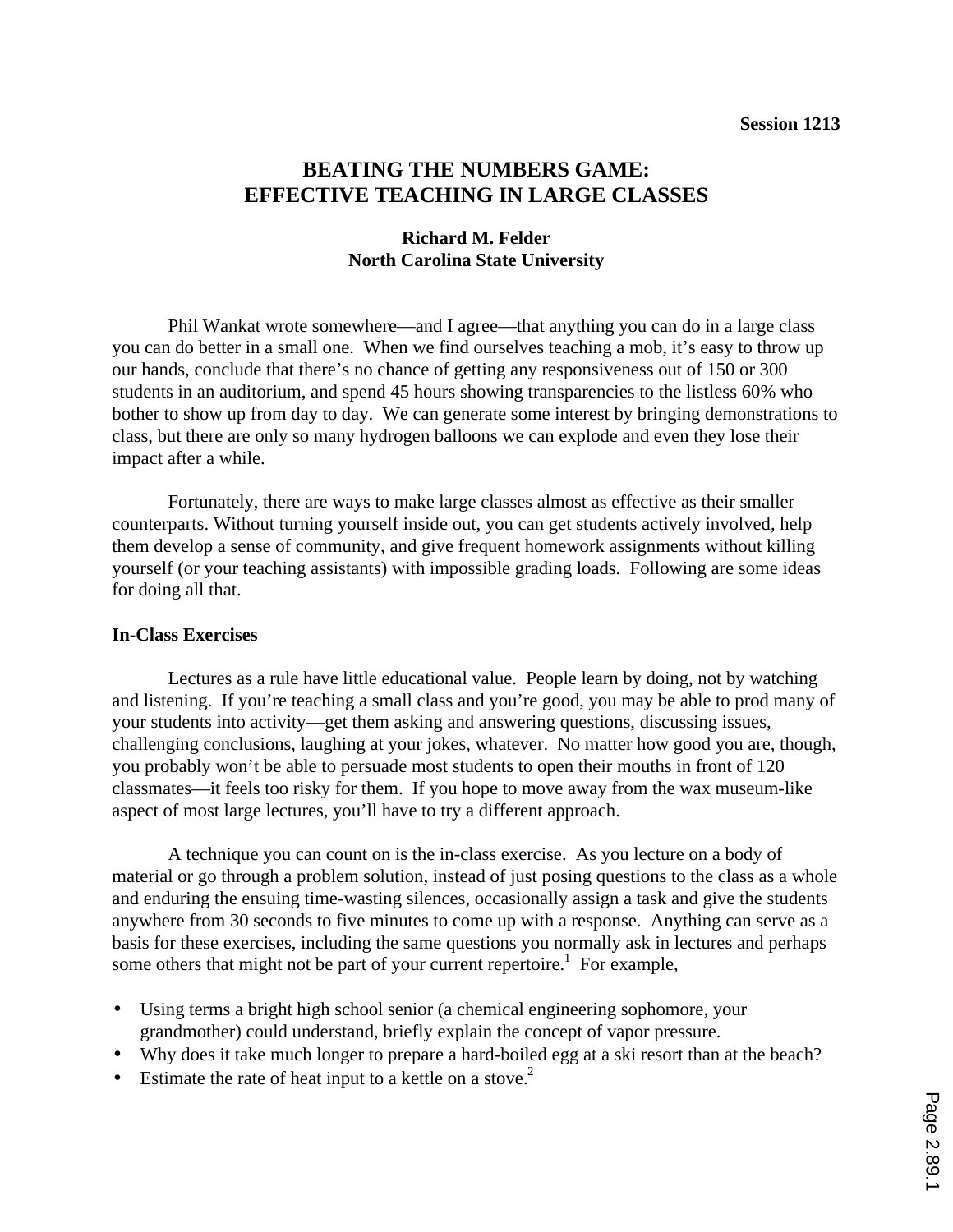• On the last homework, one student reported a required tank volume of  $3.657924\times10^6$  m<sup>3</sup>. Name at least two things wrong with this result

You might pose a problem or describe a system and ask the students, individually or in groups, to

- draw and label a flow chart (schematic, free-body diagram, differential control volume).
- sketch a plot of what the problem solution should look like before they do any calculations.
- give several reasons why the solution might be useful.
- write the next step in a derivation.
- find one or two ways to check a solution.
- brainstorm a list of reasons that a calculated result might be wrong or might not be how a real system would behave.
- list possible safety (environmental, quality control) problems with the process unit just designed—double credit for an answer nobody else thinks of.

In these exercises you might sometimes ask the students to write responses individually, sometimes to work in pairs or groups of three, and sometimes to work alone and then to form pairs and combine and improve their individual responses ("think-pair-share"). The more you vary your methods, the more interesting the class tends to be.

*Whichever approach you use for the exercises* (individual, pairs, groups, or think-pairshare), *at least some of the time you should call on groups or individuals to present what they came up with*, perhaps landing disproportionately on students near the back of the room so they know they can't hide from you there. If you never do this, students will have little incentive to work on the exercises when you assign them and many won't, but if they think they may be called on, they won't want to be embarrassed and so you'll get 90+ percent of them actively involved in what you're teaching. Even if you're an award-winning traditional lecturer, that's probably better than your usual percentage for active student involvement during class.

The principal benefit of these exercises is that they get students acting and reflecting, the only two ways by which human beings learn. The students who succeed in a task will own the knowledge in a way they never could if you simply handed it to them, and those who try and fail will be receptive to discovering what they didn't know. Group exercises have the added benefit of giving students an opportunity to meet and work with one another, a good first step toward building a sense of community. (You can augment this benefit by periodically asking the students to sit in different locations and work with students they haven't been with before.)

You can also use in-class exercises to wrap up a lecture period. Ask the students to write down and hand in a brief statement of the main point of the lecture, or come up with two good questions or test problems related to what you just presented, or tell you how they think you could improve the class. You can scan their responses and quickly see if they got the main idea you were trying to present, identify their main points of confusion, or discover things you could do that would make the class better for them, like giving more examples or leaving material on the board longer or speaking more slowly or not cracking your knuckles every five seconds.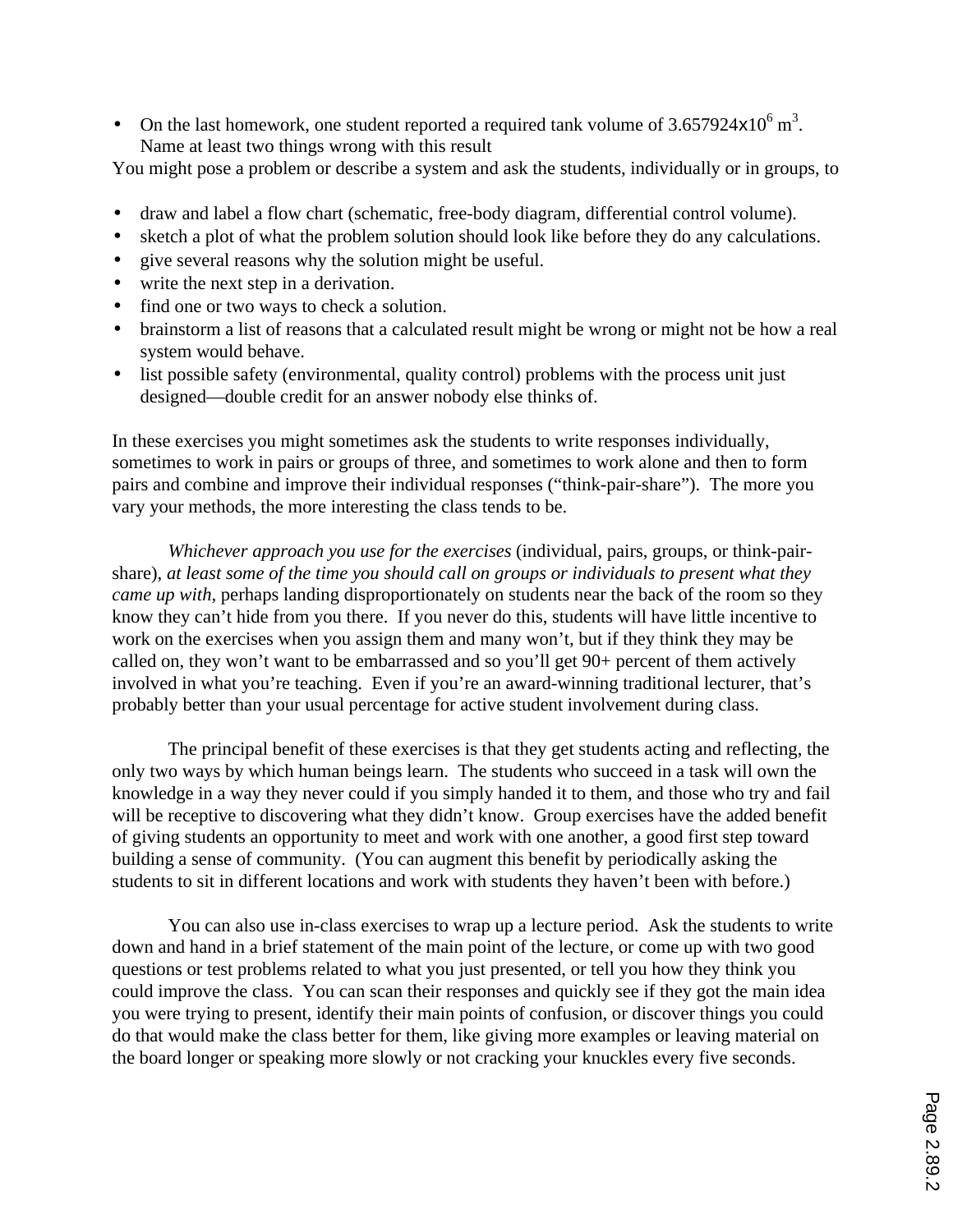You don't have to spend a great deal of time on active learning exercises in class: one or two lasting no more than five minutes in a 50-minute session can provide enough stimulation to keep the class with you for the entire period. The syllabus is safe!

#### **Out-of-class Group Assignments**

When you're teaching a class of 160 students and you give individual homework weekly, that's 160 papers to grade every week. If the students complete the assignments in teams of four and only one solution is handed in by each team, that's 40 papers to grade every week. The difference has a major impact on the feasibility of collecting homework at all. Unless you have a squadron of teaching assistants, there is no good way to deal with 160 papers every week, and most instructors in this situation either give up on collecting homework (which is a pedagogical disaster), confine themselves to multiple-choice problems that require either memorization or rote substitution, or grade superficially enough for the homework to lose most of its educational value. Even if there are enough teaching assistants to do the job, maintaining quality control on the grading of hundreds of assignments is next to impossible.

Getting students to work on assignments in fixed teams relieves the grading problem but introduces another set of problems, most of which have to do with the fact that the students in a group may have widely varying levels of ability, work ethics, and senses of responsibility. *If an instructor simply tells students to get into groups and do the work, more harm than good may result*. In some groups, one or two students will actually do the work and the others will simply go along for the ride. In other groups, the students will parcel out the work and staple the individual products together, with each student understanding only one-fourth of the assignment.

To minimize the likelihood of these situations occurring, the instructor must structure the assignments to assure that the defining conditions of **cooperative learning3** are met: (1) *positive interdependence* (if one team member fails to meet his or her responsibilities, everyone loses in some way); (2) *individual accountability* (each student is held personally accountable for his or her part and for everyone else's part as well); (3) *face-to-face interaction*, at least part of the time; (4) *development and appropriate use of teamwork skills* (leadership, time management, effective communication, and conflict resolution, to name a few), and (5) *periodic selfassessment of group functioning* (What are we doing well as a group? What do we need to do differently?)

Books, articles, and workshops abound that describe techniques for achieving the requisite conditions of cooperative learning.<sup>3-5</sup> For example, individual accountability is promoted by testing individuals on *all* of the material covered in group assignments and by factoring individual effort assessments into team project grading. Positive interdependence is fostered by assigning rotating roles to team members (coordinator, recorder, checker), and by offering small bonuses on tests to all members of teams with average test grades above (say) 80. References 3–5 offer many other suggestions.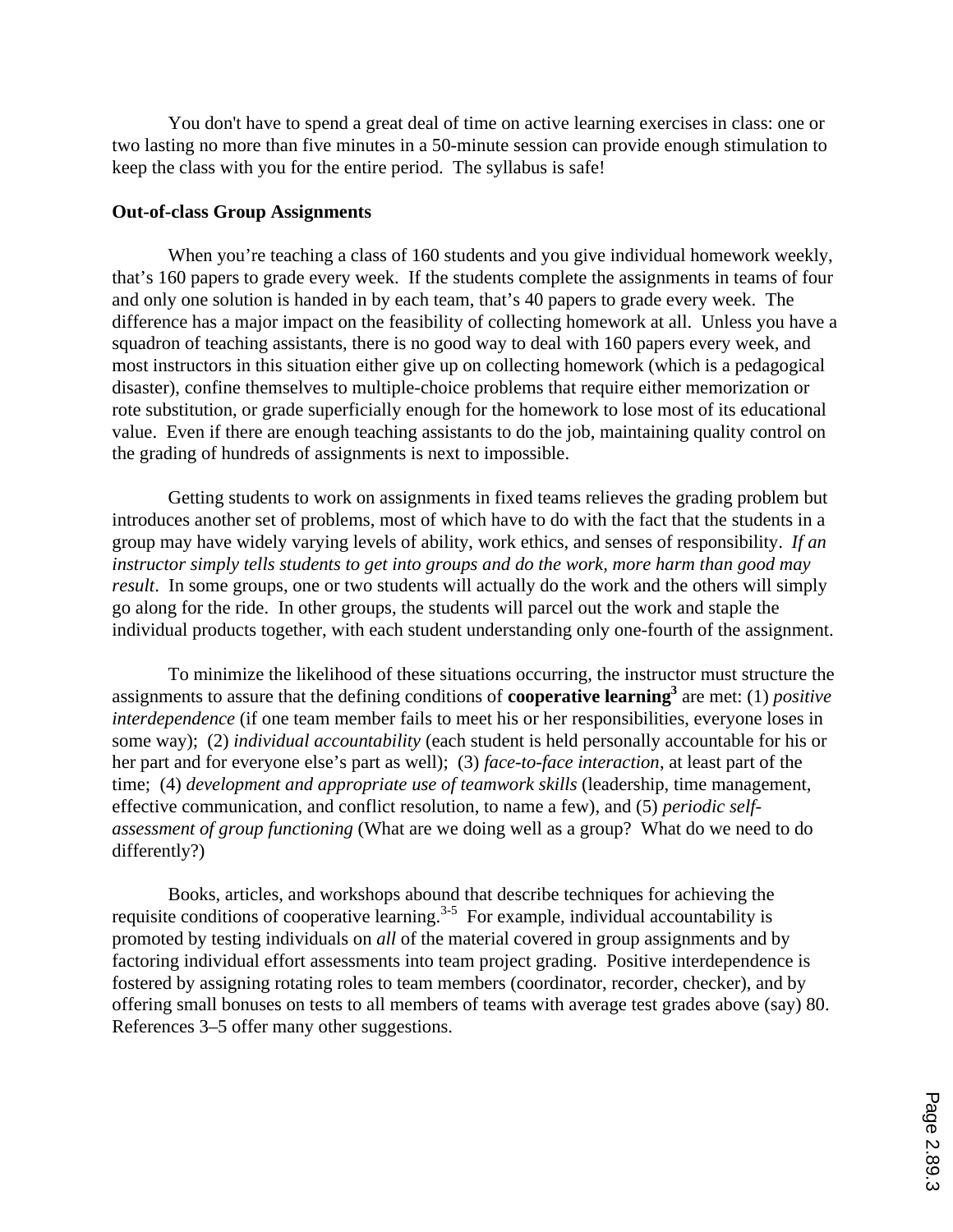### **Miscellaneous Ideas**

- Put your policies and procedures for grading, attendance, late homework, missed tests, etc., in writing, and hand them out on the first day. Making up the rules as you go along is never a good idea, but it can be disastrous in a large class.
- Learn as many of the students' names as you can. If you have 250 of them to deal with and you're not a mentalist, it may not be worth the effort to try learning them all; however, if the class is small enough to justify the attempt, tell the students to sit anywhere they want to on the first day and remain there in subsequent classes. Then prepare a seating chart and study it during tests and when the students are working on in-class exercises. Also think about taking and labeling photographs and studying them out of class.
- Prepare handouts far enough ahead of time to make sure that they will be ready for the class in which they will be used. Telling a secretary at 9:30 a.m. that you need 275 copies of a sixpage document printed front-and-back in time for your 10:00 class is not a good way to win friends and influence people.
- After you have taught the course enough times to be comfortable with your lecture notes, consider having them duplicated and bound by a commercial photocopier and sold as coursepacks, thereby saving your department hundreds or thousands of dollars in photocopying costs. Leave gaps in the notes to be filled in during class or by the students in or out of class, sprinkle the notes with questions about the contents, promise the students that some of the gaps and questions will show up on the tests, and keep your promise. The students will then actually read the notes. (Some of them will, anyway—at least after the first test.)
- If you hand out notes or provide a coursepack, don't spend the lecture hours simply going over all the derivations, explanations, etc., for the students to follow along. You're guaranteed to put them to sleep like that. Instead, use the time to go over the conceptually difficult points, provide additional examples, fill in some of the gaps and answer some of the questions in the notes, and carry out some of the active learning exercises described earlier.
- If homework sets are handed back in class, get the TA's or secretary to stack them alphabetically and start them in the back row of the classroom at the beginning of the period. The students will be able to find their papers quickly and pass the stack along, and left-over papers will end up in the front where you can easily pick them up at the end of class.
- Announce your office hours and hold to them, making it clear to the students that you are not available as a round-the-clock consultant to help them with homework problems (as opposed to real emergencies). Setting your boundaries is always good practice, but it may be critical to your sanity if you have really large classes and a reputation for accessibility.
- To minimize the number of times you have to answer the same questions, encourage students to come to your office hours in groups and invite students waiting in the hall to come in. Also encourage students to send questions via e-mail, and if you find yourself answering the same questions repeatedly, create an FAQ (frequently asked questions) file with your responses and insert it in subsequent replies. (You could also print it out and post it.)
- Publish your test dates at the beginning of the semester. Consider giving only one comprehensive make-up test near the end of the semester for students who miss any of the tests during the semester, rather than one for each test.